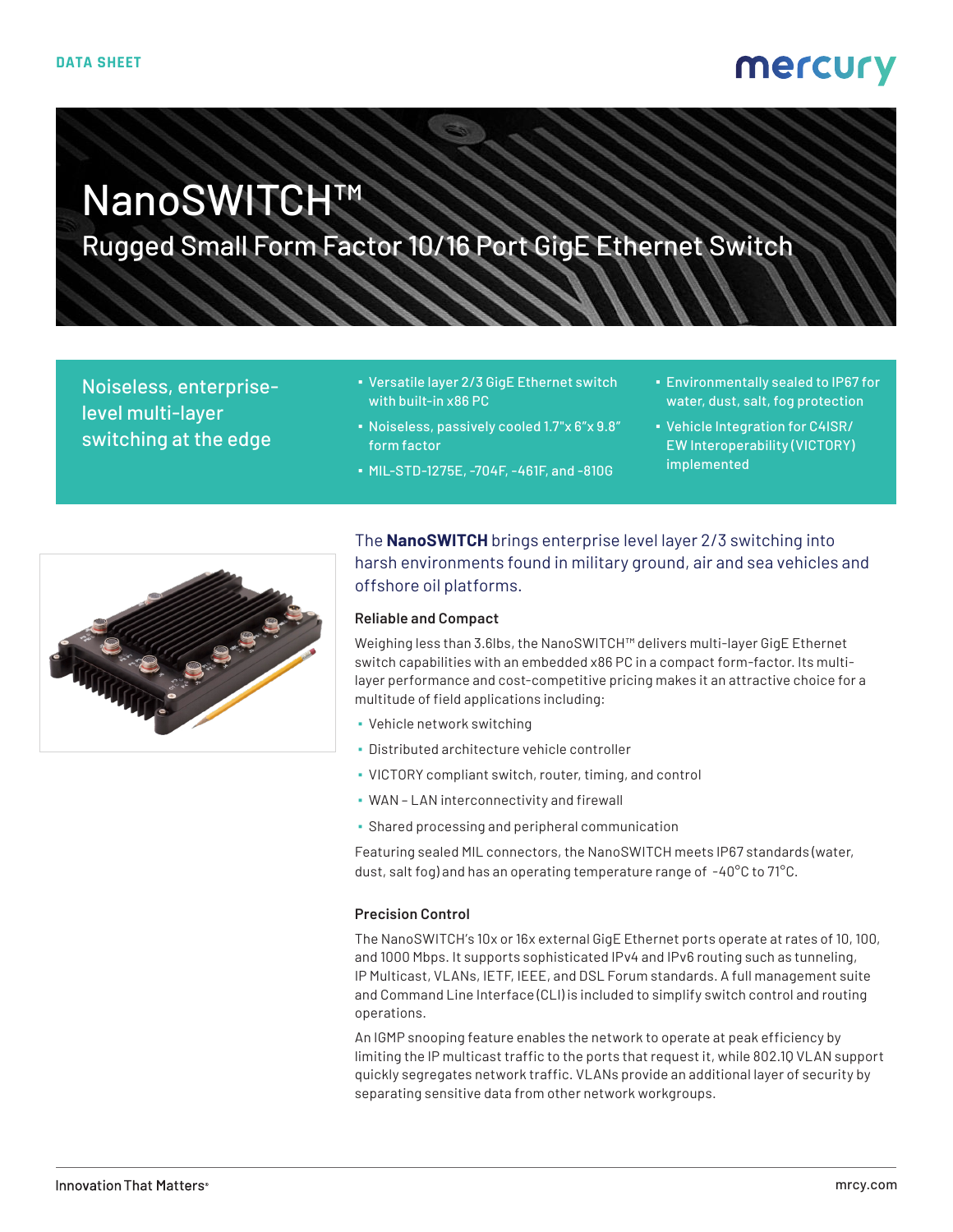

### **Workload Efficiency**

With numerous Quality of Service (QoS) features, the NanoSWITCH ensures traffic is prioritized to deliver superior performance for real-time applications. These features include system management, voice, video, and bandwidth-intensive file uploads and downloads. Additional capabilities, such as IEEE 802.1p priority tagging, DSCP, and eight hardware traffic class queues maintain quality for real-time applications.

#### **Proven with VICTORY**

NanoSWITCH is the only field implemented VICTORY (Vehicular Integration for C4ISR/EW Interoperability) CTS compliant switch – a software configuration that provides a common data-bus centric approach which eliminates redundancy and reduces SWAP in Army ground vehicles. The NanoSWITCH also meets multiple military standards including: MIL-STD-1275E, MIL-STD-704F, MIL-STD-461F, and MIL-STD-810G.





**Network Switch Functional Diagram**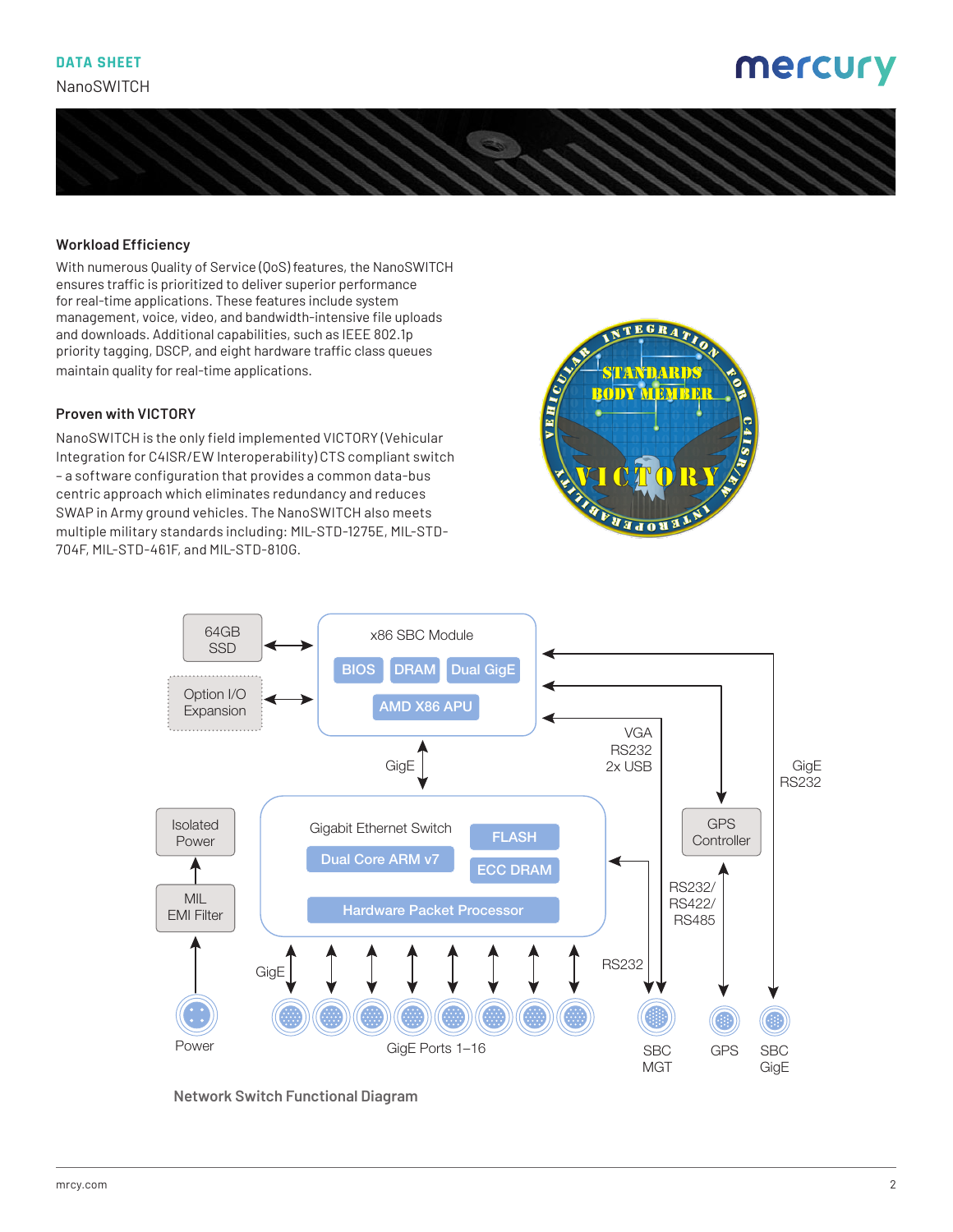

### **MAIN FEATURES**

- 16 or 10 port GigE Ethernet switch
- **· Full wire-speed non-blocking forwarding**
- QoS management enabled by advanced queuing
- IPv4/v6 differentiated services (DiffServ)/ DSCP traffic prioritization specifications
- WEB, NSP and CLI (terminal, ssh) configuration and monitoring
- 802.1Q-based VLANs enabling and selective QnQ enabling
- Port-level security via 802.1X authentication
- 4/8/16 Group LAG support with protocol (LACP)
- All types of storm control
- **Port mirroring for noninvasive monitoring of switch traffic**

# **SWITCH ARCHITECTURE**

- 10x or 16x GigE Ethernet ports with auto tri-speed 10/100/1000Mbps and MDIX
- Layer 2/3 enterprise non-blocking network switch for demanding SWAP-C environments
- Dual Core ARM© v7 800MHz CPU for CLI (Command Line Interface) and management
- ECC protected DRAM
- Marvell Prestera®-DX PONCat3 hardware based packet processor
- Glenair 801-033 Mighty Mouse series connectors, environmentally sealed
- Wire speed ingress and egress traffic policers
- Management via Ethernet (http/telnet/SNMP) or RS232

#### **EMBEDDED x86 PC MODULE**

- Full featured AMD Fusion APU for VICTORY or user applications (e.g. Firewall, Gateway, IoT)
- 1GB DRAM, 64GB SSD
- External GB-GRAM/DAGR/Polaris compliant GPS Port with selectable RS232/RS422/RS485
- 1x Internal GigE port into switch (17th port) and 1x external GigE
- VGA video output
- 2x RS-232 ports
- 2x USB 2.0 ports
- Replaceable long life RTC battery or external power support
- Linux Ubuntu installed as standard

#### **BASIC FEATURES**

- 16x or 10x tri-mode 10BASE-T/100BASE-TX/1000BASE-T
- Fully managed L2/L3 switch
- **· Layer-2 wire speed switching engine**
- **·** Layer-3 wire speed routing engine
- Auto Medium Dependent Interface (MDI) and MDI crossover (MDI-X)
- Auto negotiate/manual setting
- Fully non-blocking wire –speed performance with all ports and all frame sizes
- LEDs: System, GigE Link/Act and Speed all blankable

### **LAYER 2/3 FEATURE SET**

- 16K L2 forwarding entries
- 802.1w rapid spanning tree
- 802.1s spanning tree protocol
- 802.3ad link aggregation/LACP
- 4-16 LAGs
- 802.1Q VLANs (256-4K VLANs)
- 802.1AB link layer discovery protocol
- Port mirroring
- Jumbo frames (10KB)
- 802.3x PAUSE
- Static MAC addresses
- IGMPv1, 2, 3 snooping
- MLDv1, 2 snooping

#### **NETWORK MANAGEMENT**

- 10/100/1000 management ports
- RS-232 serial console port
- Syslog
- RADIUS
- Tacacs
- AAA
- Simple Network Time Protocol (SNTP)
- WEB management
- File download via HTTP
- SNMP v1/2/3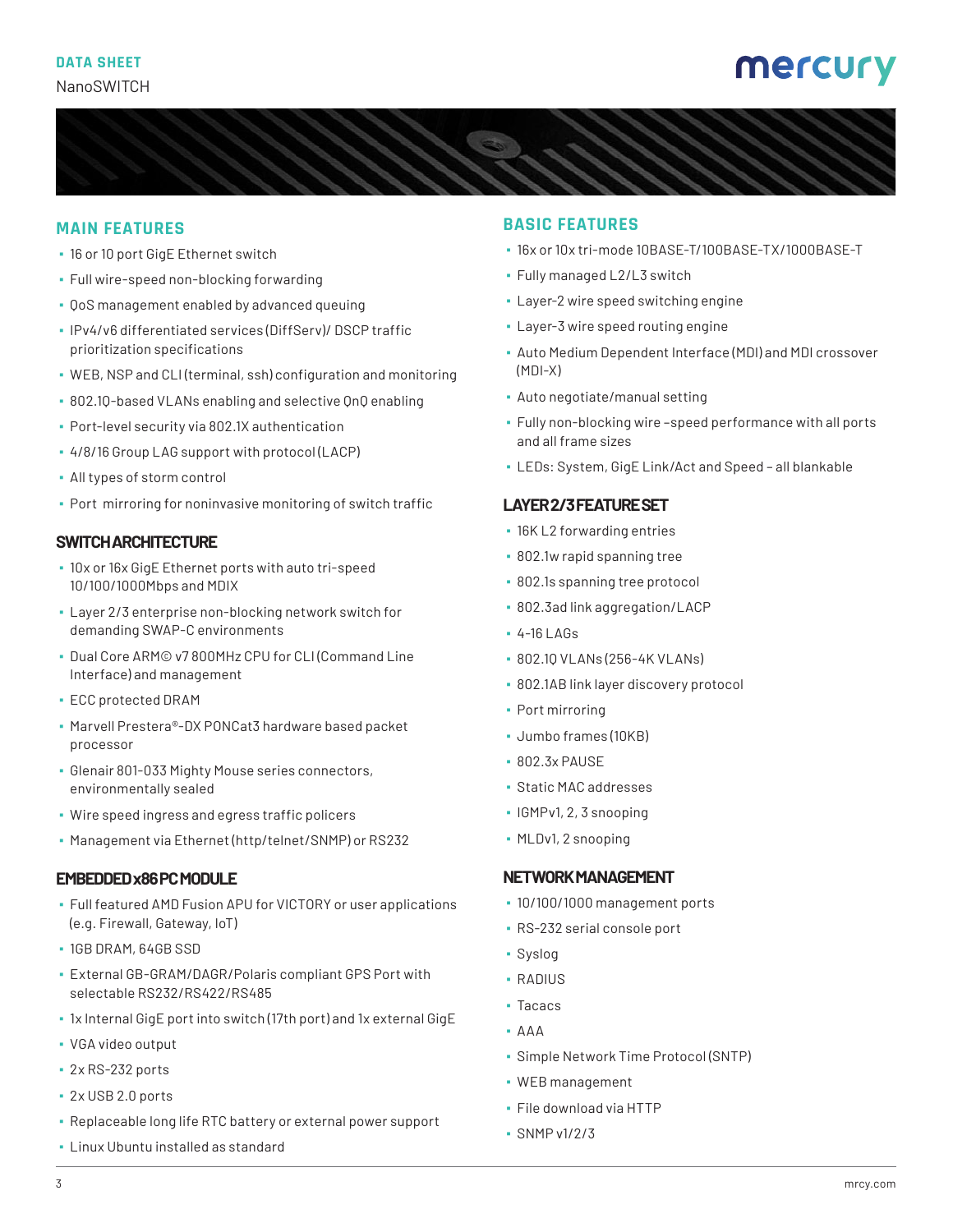### **SECURITY FEATURES**

- 802.1X Port-based Network Access Control (PNAC)
- MD5 encryption
- Port security-MAC-based filtering
- Management access control
- NAP full support
- TPM for SBC

# **QUALITY OF SERVICE (QOS)**

- **Priority levels 8 hardware queues**
- Scheduling priority queuing and Weighted Round-Robin (WRR)
- Shaping per port and per queue
- Rate limiting for different packet types
- Class of service: Port based, 802.1p VLAN priority or IPv4/v6 IP DSCP

# **POWER**

- 28V nominal isolated power input to MIL-STD-1275E
- +/- 250V transient, 100V surge, 12V starting surge capable
- Voltage ripple filtering
- 34W maximum (22-31W Typical)
- Status LED blanking control

# **MIL SPECIFICATION COMPLIANCE**

- MIL-STD-1275E Ground vehicle power
- MIL-STD-704F Aircraft power (with no hold up)
- MIL-STD-461F EMC Army ground, Navy ground
- MIL-STD-810G Environmental

# **MIL-STD-810G ENVIRONMENTAL COMPLIANCE**

- IP67 environmentally sealed (water, dust, salt fog)
- Sealed MIL connectors
- Altitude: 15,000ft
- Immersion: 1m
- Dust, salt, fog
- Storage temperature: -50°C to 105°C
- Operating temperature: -40ºC to 71ºC
- Shock: 50g, 25ms half sine, all directions
- Vibration: 5G RMS 8Hz to 2KHz, composite wheeled, cargo jet, helicopter profiles

# **IEEE COMPLIANCE**

- 802.1D bridging and spanning tree
- 802.1p QOS/COS
- 802.1Q VLAN tagging
- 802.1w rapid spanning tree
- 802.1s spanning tree protocol
- 802.1AB link layer discovery protocol
- 802.3ad link aggregation with LACP
- 802.3x flow control
- 802.3ab 1000BASE-T
- 802.3z GigE Ethernet

### **MANAGEMENT MIBS**

- Fully MIB managed device
- RFC 1213 MIB-II
- **·** Ether-like MIB
- SNMP-FRAMEWORK-MIB
- $\cdot$  RFC 1493 BRIDGE-MIB
- IF-MIB
- RMON-MIB

# **VETRONICS SBC PC**

- Embedded x86 SBC
- AMD Fusion APU, 615MHz single core with Radeon HD 6250 **GPU**
- 64KB L1, 512KB L2, 1GB DRAM
- 64GB SSD
- Trusted Platform Module (TPM)
- External GB-GRAM/DAGR/Polaris compliant GPS Port with selectable RS232/RS422/RS485
- 1x Internal GigE port into Switch (17th port) and 1x External GigE
- VGA video output
- 2x RS-232 ports
- 2x USB 2.0 ports
- Replaceable long-life RTC battery or external power
- Linux Ubuntu installed as standard